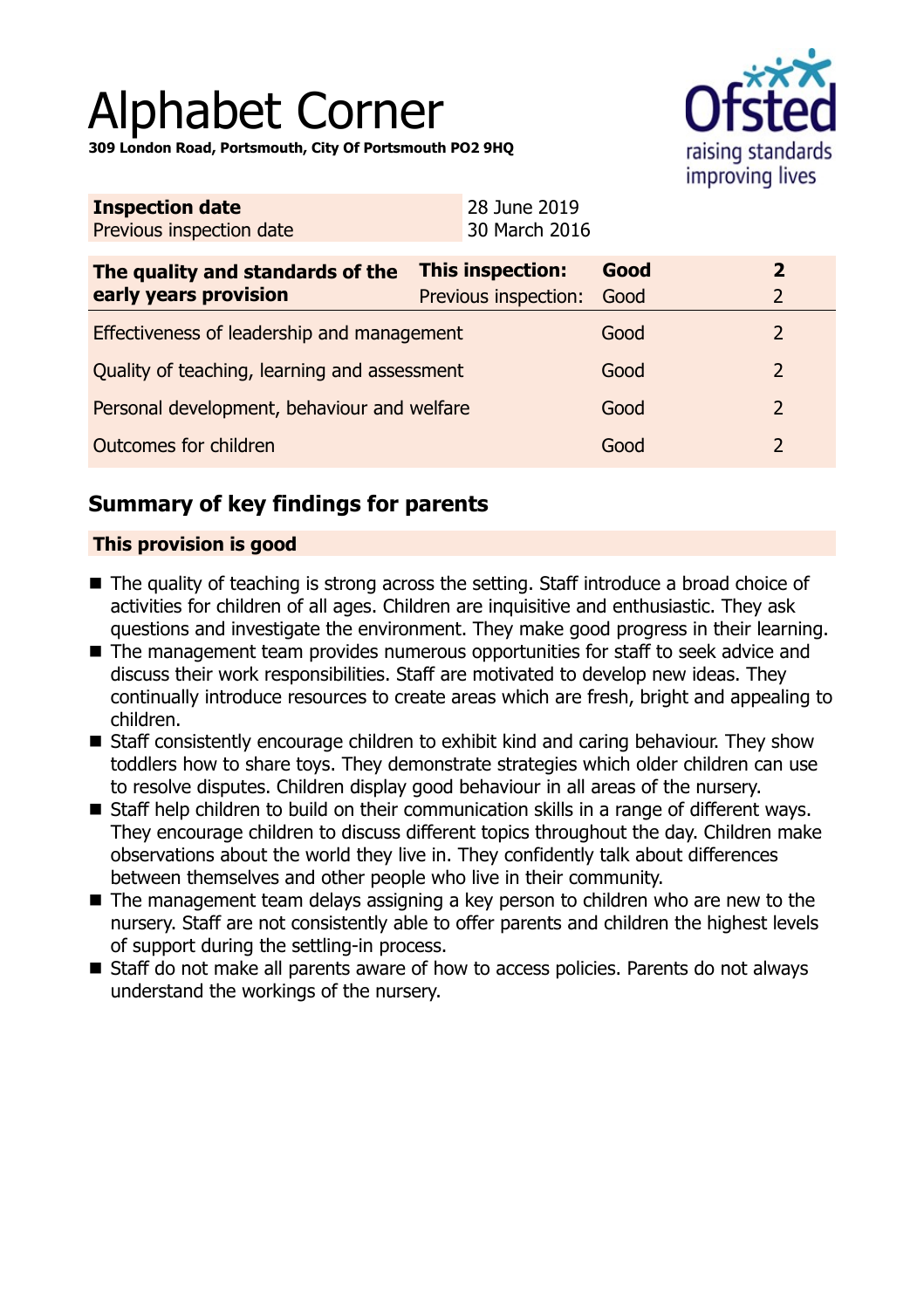## **What the setting needs to do to improve further**

## **To further improve the quality of the early years provision the provider should:**

- $\blacksquare$  continue to develop the key-person system to meet the needs of all children at all times, including during the settling-in period
- $\blacksquare$  support all parents to access details of the nursery's policies and procedures to help them keep well informed about the running of the nursery.

### **Inspection activities**

- $\blacksquare$  The inspector spoke to a variety of parents to gauge their views about the nursery.
- $\blacksquare$  The inspector observed an adult-led activity with the manager and they appraised the quality of the teaching.
- The inspector held a leadership meeting with the provider and the manager. They discussed different aspects of the provision.
- $\blacksquare$  The inspector talked to staff about training and about procedures they follow to keep children safe.
- The inspector accessed children's learning documents. She held conversations with staff about progress children are making in their learning.

**Inspector**

Julie Bruce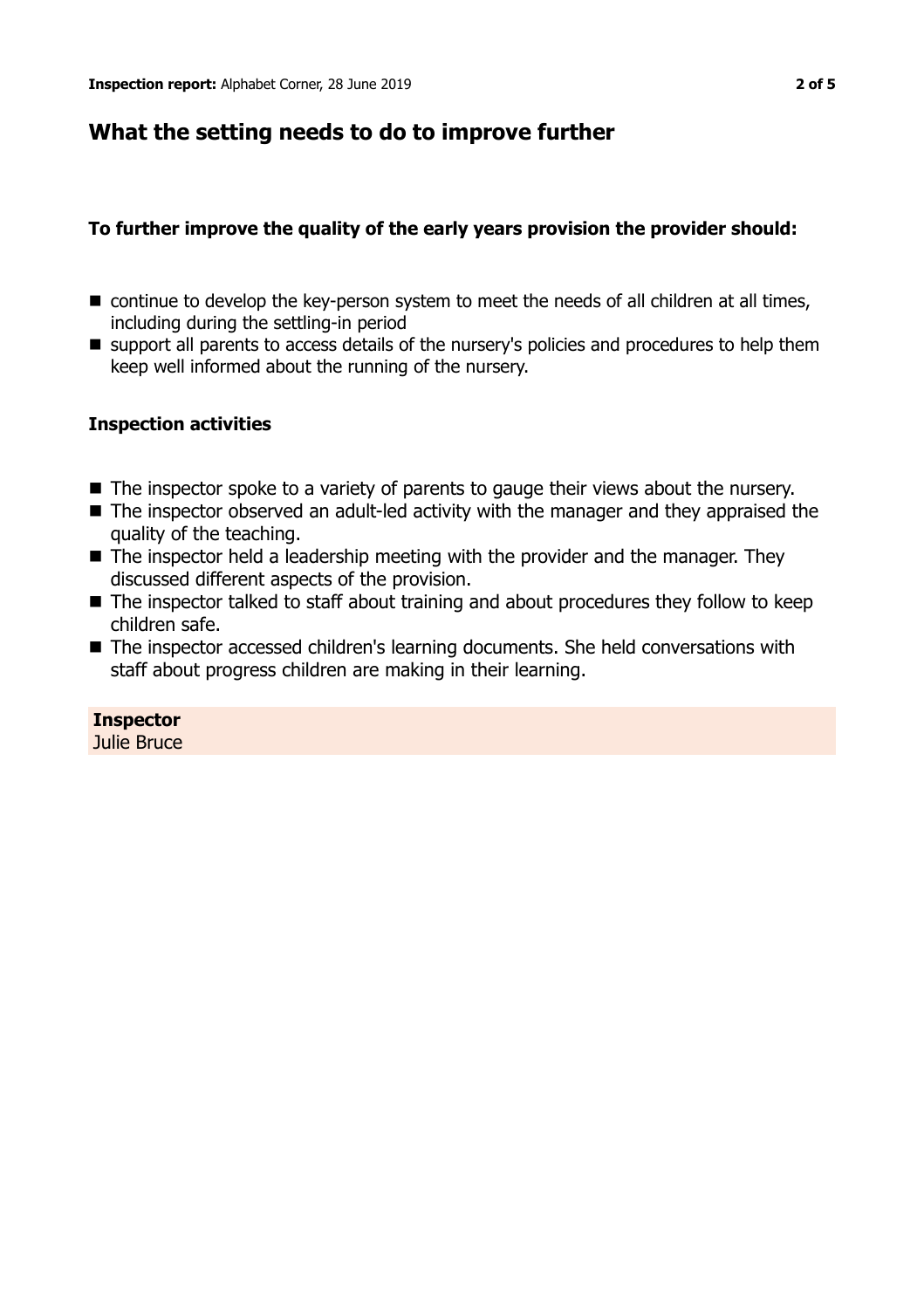## **Inspection findings**

#### **Effectiveness of leadership and management is good**

Members of the management team cooperate well with each other. They constantly push forward improvement. For instance, they researched different approaches to teaching children about technology. They now introduce a diverse range of resources. Staff encourage children to experiment with items they have never used before. Children are making increased progress in this area of their learning. Safeguarding is effective. The designated safeguarding lead is fully confident in her role. She continues to develop her awareness of different safeguarding topics. She demonstrates this when she attends regular training and reads various safeguarding information documents. She encourages staff to talk about any areas of child protection they find unclear. All staff have a secure understanding of the procedures they need to follow to protect children from harm. The management team communicates well with staff to identify potential training opportunities. For example, staff recently attended a course that focused on speech development. They frequently support children to extend their use of language. Staff share information with colleagues so that they can maximise learning.

#### **Quality of teaching, learning and assessment is good**

Staff collaborate with other professionals who support children in their ongoing development, such as health practitioners. They act on advice about how they can help children meet their next steps in learning. Staff encourage children to display high levels of independence. Children make decisions about how to enhance their own learning. Staff provide plenty of chances for children to explore textures. For instance, staff in the toddler room encourage children to make comparisons between the surfaces of the skins of different vegetables. Children are happy to make suggestions about the items they are touching. There is an initial delay in allocating children with a key person. However, staff establish strong partnerships with parents. They accurately assess children's progress and share observations of learning with parents.

### **Personal development, behaviour and welfare are good**

Staff offer children good guidance to keep their bodies physically healthy. They use innovative means to encourage children to move their bodies in an assortment of ways. For instance, they show children how to clean windows. Children stretch their arms as they reach for the top of the window pane. They vigorously move their arms to remove smears on the glass. Staff celebrate children's achievements when they complete tasks. Children proudly display their work for others to see. Staff offer children good levels of support to use the space around them. For example, they role model how to move stealthily like a lion. Children use their descriptive skills as they talk about the jungle. They use the space appropriately and avoid bumping into friends.

#### **Outcomes for children are good**

Children from a diverse array of backgrounds, including those that speak English as an additional language, are well prepared for school. Children in the pre-school room use difficult words correctly in sentences. Others identify words that they recognise in books. Children delight in using their imagination, for example, toddlers pretend to sell items in a pretend local shop. Older children create their own endings for familiar stories.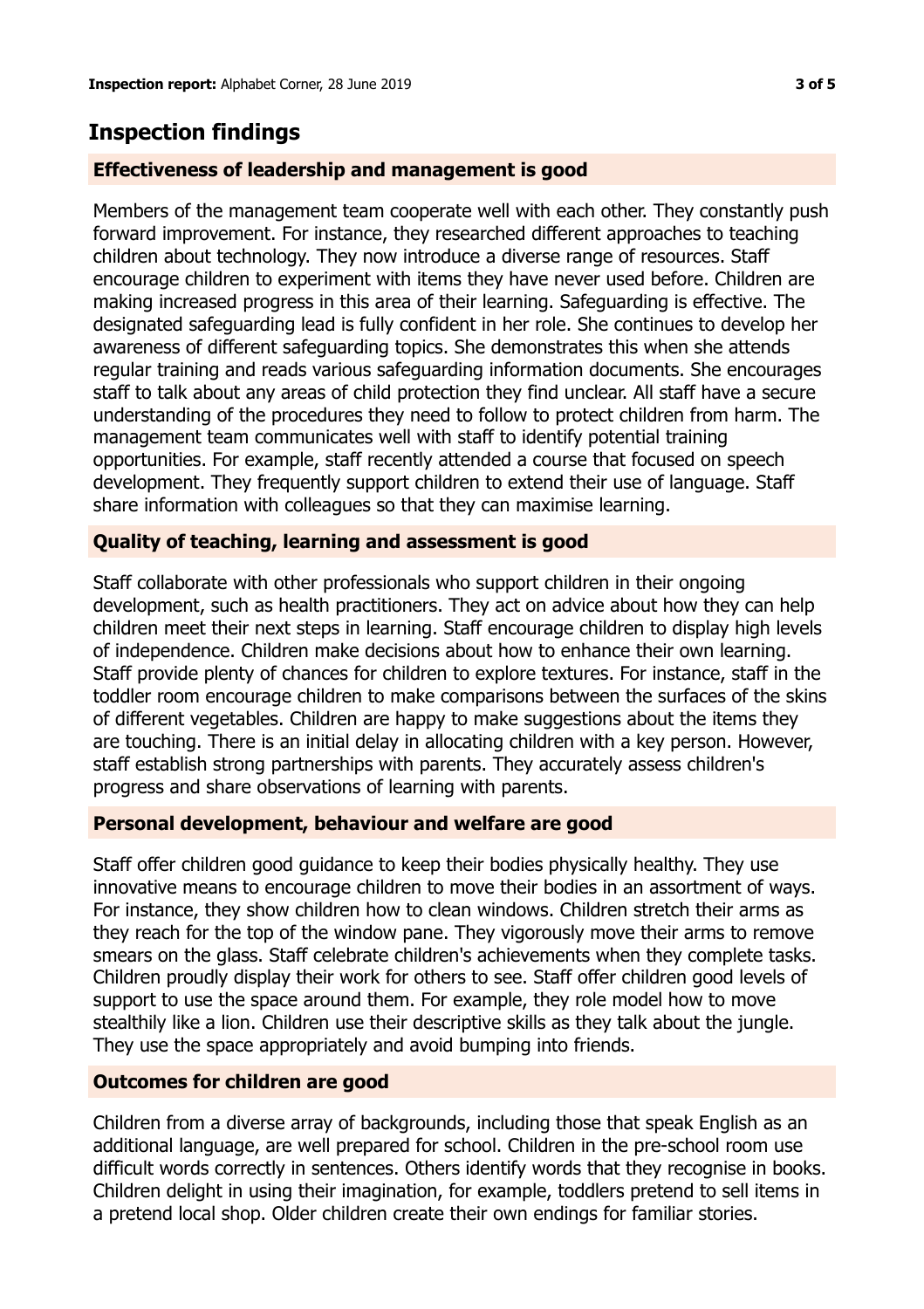## **Setting details**

| Unique reference number                      | EY386386                                                                             |  |
|----------------------------------------------|--------------------------------------------------------------------------------------|--|
| <b>Local authority</b>                       | Portsmouth                                                                           |  |
| <b>Inspection number</b>                     | 10074196                                                                             |  |
| <b>Type of provision</b>                     | Childcare on non-domestic premises                                                   |  |
| <b>Registers</b>                             | Early Years Register, Compulsory Childcare<br>Register, Voluntary Childcare Register |  |
| Day care type                                | Full day care                                                                        |  |
| <b>Age range of children</b>                 | $2 - 4$                                                                              |  |
| <b>Total number of places</b>                | 65                                                                                   |  |
| Number of children on roll                   | 113                                                                                  |  |
| Name of registered person                    | Anderson & Brett Ltd                                                                 |  |
| Registered person unique<br>reference number | RP528662                                                                             |  |
| Date of previous inspection                  | 30 March 2016                                                                        |  |
| <b>Telephone number</b>                      | 02392 792150                                                                         |  |

Alphabet Corner nursery was registered under the present owners in 2008. The nursery is open Monday to Friday, from 7.30am until 6pm, for 51 weeks of the year. The manager holds a level 4 childcare qualification and one member of staff is qualified to level 5. Eight members of staff hold an appropriate level 3 qualification and two staff a level 2 early years qualification. The nursery offers early education funding for two-, three- and fouryear-old children.

This inspection was carried out by Ofsted under sections 49 and 50 of the Childcare Act 2006 on the quality and standards of provision that is registered on the Early Years Register. The registered person must ensure that this provision complies with the statutory framework for children's learning, development and care, known as the early years foundation stage.

Any complaints about the inspection or the report should be made following the procedures set out in the guidance Complaints procedure: raising concerns and making complaints about Ofsted, which is available from Ofsted's website: www.ofsted.gov.uk. If you would like Ofsted to send you a copy of the guidance, please telephone 0300 123 4234, or email [enquiries@ofsted.gov.uk.](mailto:enquiries@ofsted.gov.uk)